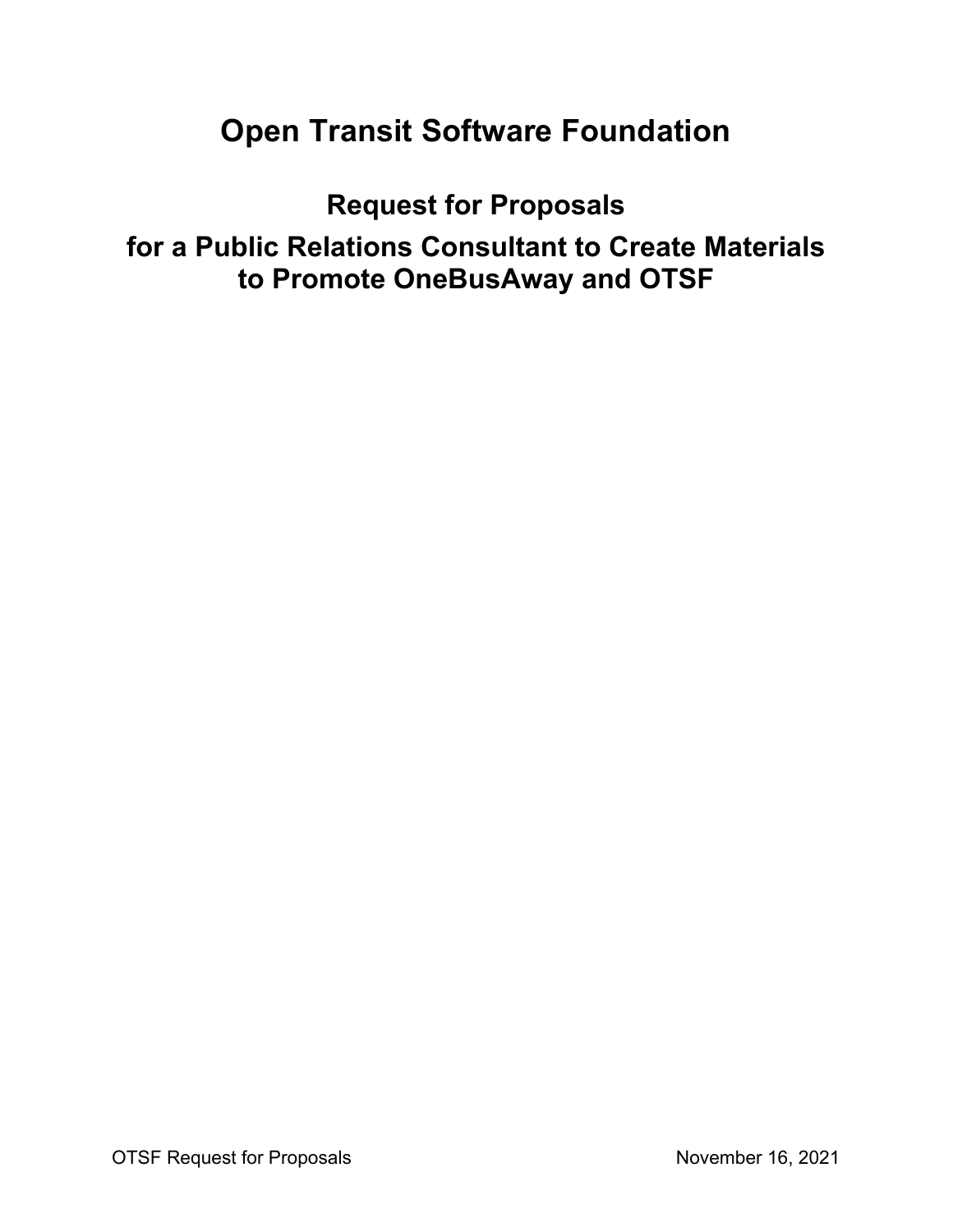## **Overview**

Open Transit Software Foundation (OTSF) is soliciting a vendor to create written materials and to help plan and execute its overall public relations strategy. The vendor hereafter will be referred to as the "Public Relations Consultant", or "PRC".

The scope of this RFP includes digital components and copywriting, and will last for at most one year, with deliverables to be provided throughout the year. OTSF has allocated \$5000 for the work. Vendors are invited to submit a short statement of their qualifications and a description of the work they would perform under the contract, along with a timeline. The successful vendor will have a solid understanding of how transit agencies operate and how to market to them. Our primary intended audience is decision-makers at the agencies, and secondarily, technical staff.

This RFP lists a set of items that we envision could be included in the proposal. In their responses, vendors should describe what they would do (which will likely include a number of of these items, but is not limited to them). The initial contract will be for a fixed price of \$5000. If the results are promising, follow-on contracts are definitely possible.

Please submit proposals by email to info@opentransitsoftwarefoundation.org by December 12, 2021. Questions regarding this RFP may be sent to that same email address.

Here are examples of the deliverables that we are looking for under this contract:

- 1. A one-page flyer to send to prospective agencies, make available at conferences, etc.
- 2. Gather testimonials and case studies from agencies for use in the flyer, the OneBusAway website, webinars, and so forth
- 3. Updated text for the OTSF and OneBusAway websites
- 4. Updated PowerPoint presentation that provides an overview of OTSF
- 5. Write press release to transit organizations and/or newsletters
- 6. Assist in organizing a webinar on OTSF and its projects
- 7. Recommend ways the website contents might be usefully reorganized
- 8. Write new entries for the blog

We consider the flyer (1), testimonials (2), and recommendations for website updates (3) to be our hightest-priority items, followed by the PowerPoint presentation (4). However, we welcome recommendations from the PRC as to what would be most useful.

# **1 Scope of Work**

Here is more information on the services listed above. A successful proposal should describe which tasks the PRC will undertake for the project. For tasks listed here, this can simply involve pointing to the relevant subsection of this RFP. Please expand if necessary, and also describe any other tasks not listed here.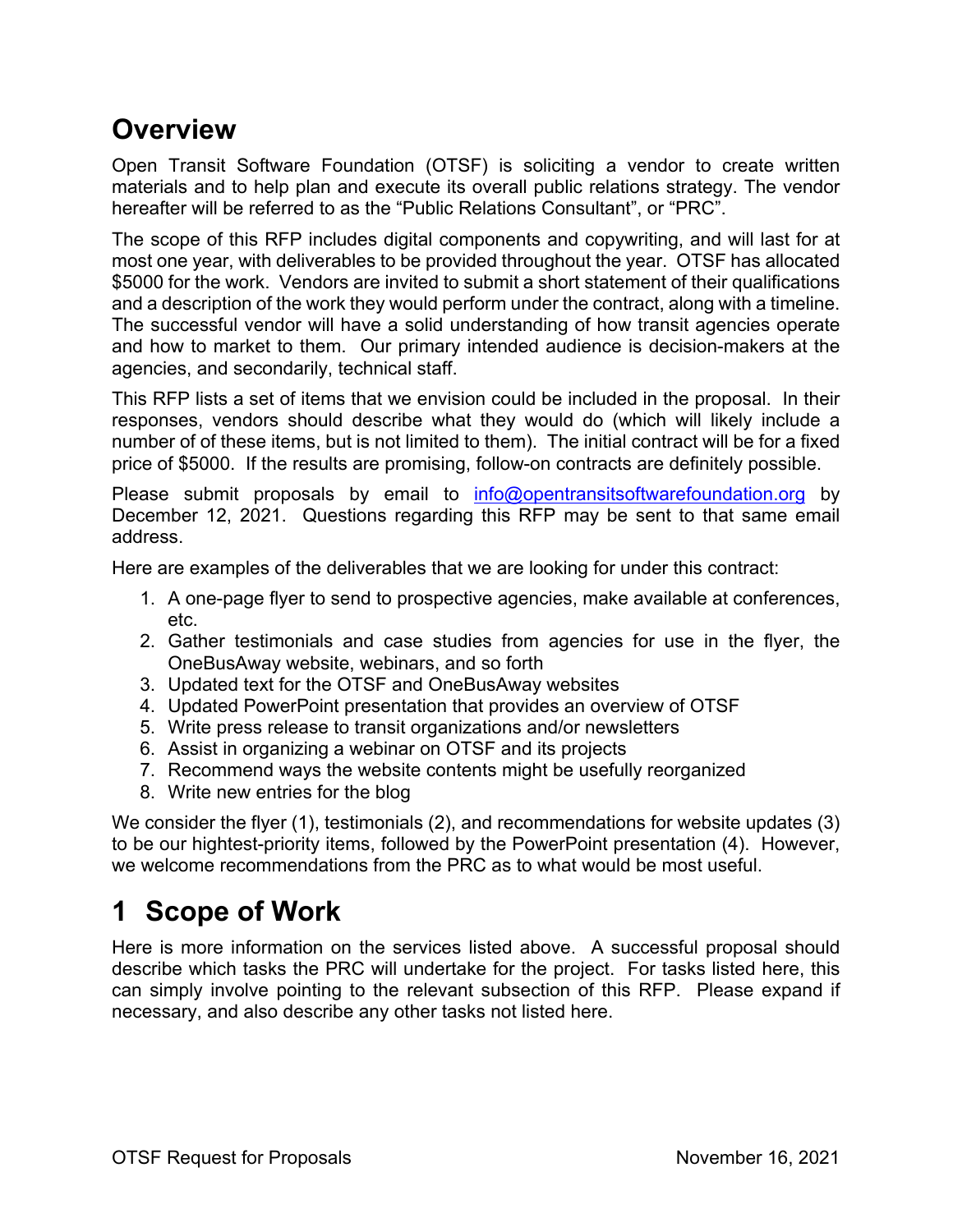### **1.1 Digital Components**

### **1.1.1 OTSF's Website**

Update the text and graphics on OTSF's website. The two sections to focus on are "for agencies" and "for developers". The "for agencies" section will be geared towards marketing OTSF to prospective transit agencies. The "for developers" section will aim to reach out to the transit technology community to provide background on OTSF's mission as well as provide guidance in working with our software. We don't envision that the PRC would update the technical details of deploying OneBusAway in a new region, but the work under this RFP would include writing introductory material for this section as appropriate.

Ideally, the PRC will have previous experience in working with the WordPress platform and be able to update the website directly. However, this is not a hard requirement; if necessary it would also be possible to provide the content in separate files, and leave it to OTSF members to do the actual WordPress updates.

The content of the text will be discussed in Section 1.2.3.

#### **1.1.2 Webinar**

Assist in organizing a webinar that will provide interested parties an opportunity to learn about OTSF and OTSF's projects. This webinar would be used to discuss all business relating to the project, such as any ongoing work, scheduled work, past work, and roadmaps.

The webinar would use a platform provided by OTSF.

### **1.2 Copywriting**

This section elaborates on the types of copywriting services that the PRC would perform.

#### **1.2.1 One-page flyer**

Write a one-page flyer that can be sent to prospective agencies, made available at conferences, etc. The primary audience for this would be decision-makers, and the flyer should present the value OTSF and its systems can bring to those agencies. The flyer should also present OTSF and OneBusAway in a way that would be appealing to technical staff, although we imagine that they would be directed toward an appropriate part of the OneBusAway website for details, rather than trying to include much of this on the flyer.

#### **1.2.2 Testimonials and Case Studies**

Gather and help write up testimonials and case studies from regions that are currently operating an OBA instance. Some of the testimonials and case studies would be used in materials produced under this contract, and others saved for subsequent use.